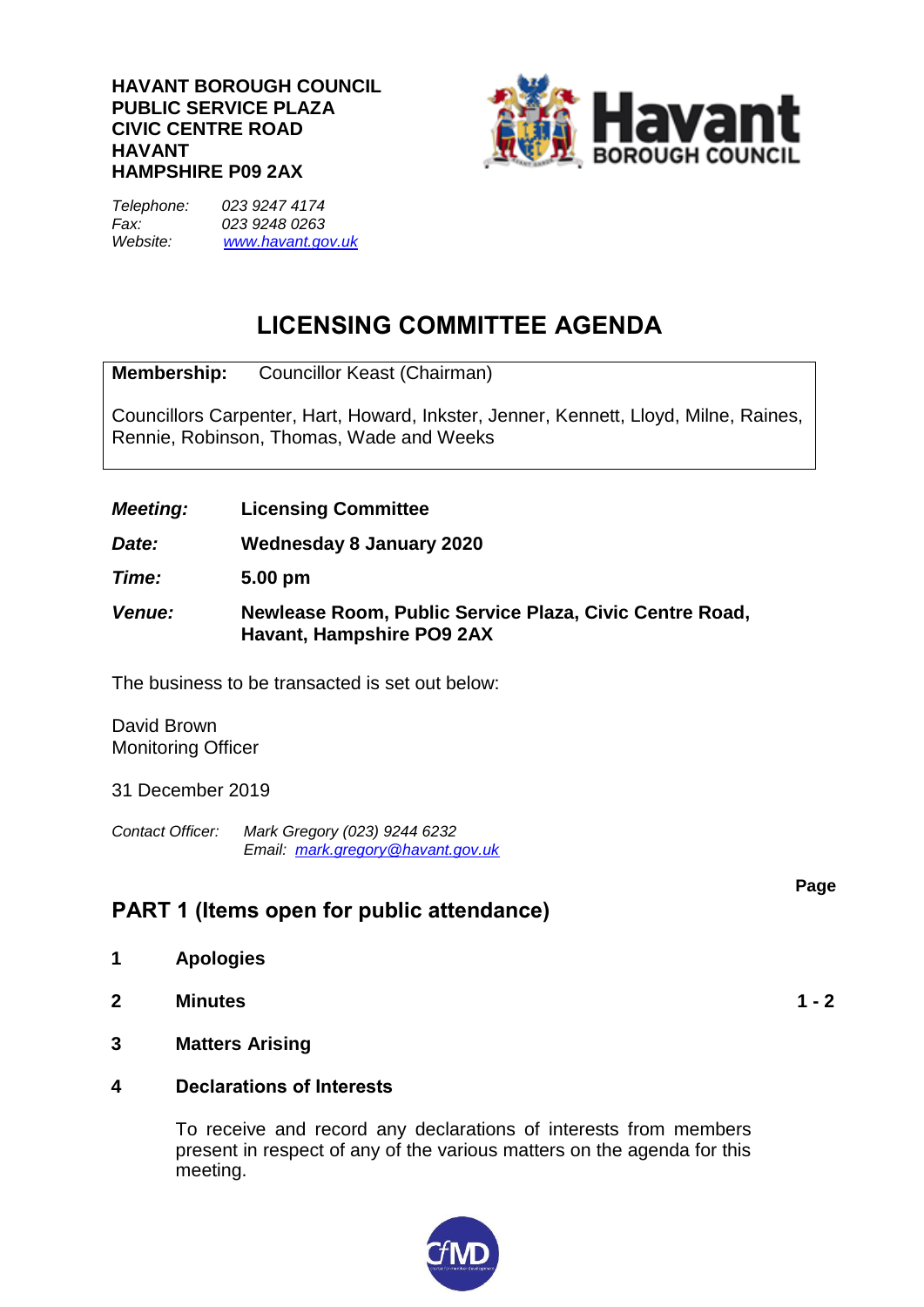#### **5 Chairman's Report**

## **6 Prices for Taxi and Private Hire Licensing**

Further to Minute 16/11/2019 to reconsider the report of the Environmental Health Manager (Food, Safety & Licensing) together with the findings of the Committee's task and finish group.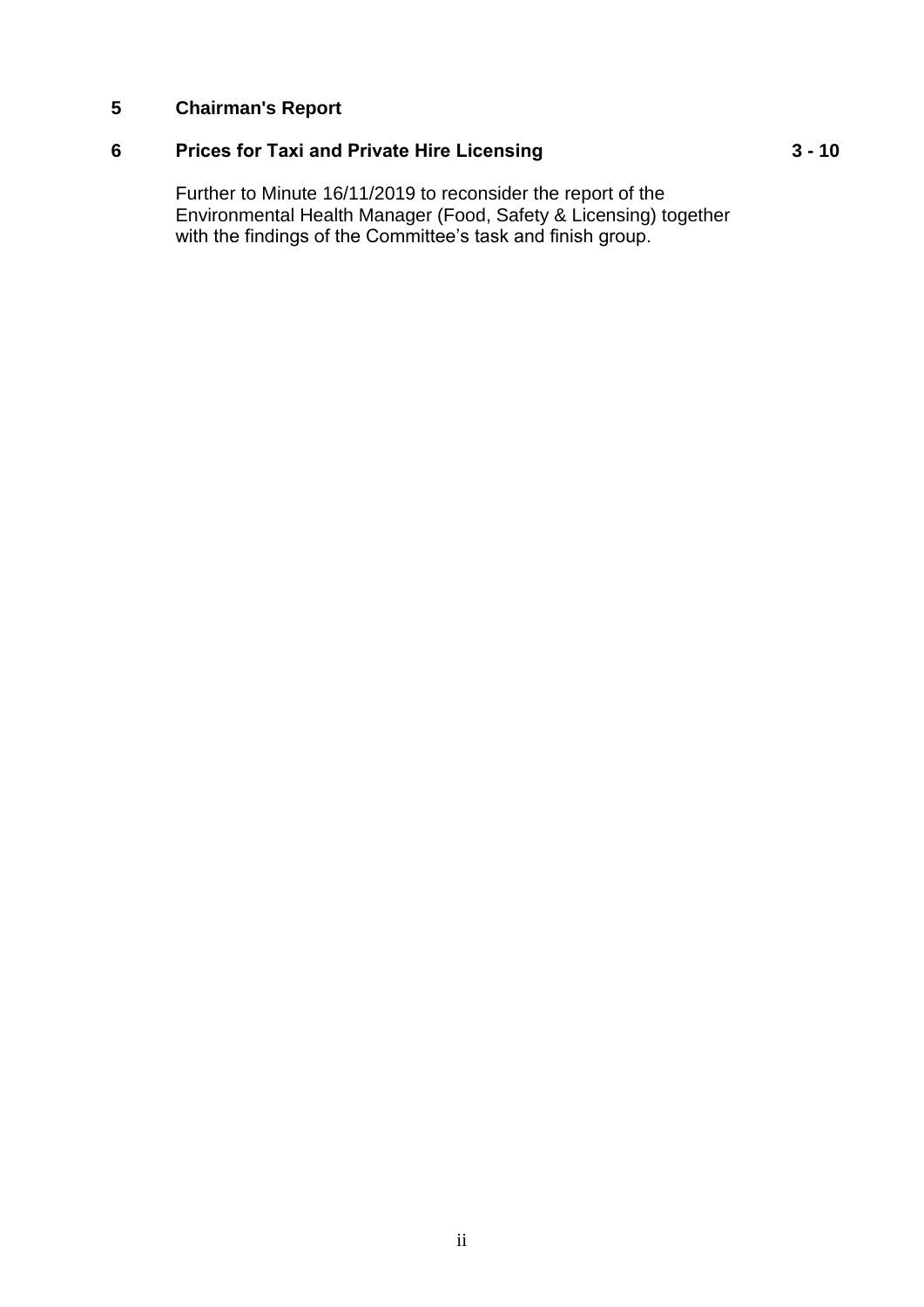## **LICENSING COMMITTEE – TERMS OF REFERENCE**

- **(a) Membership:** 15 Members
- **(b) Functions**

|     | <b>Function</b> | <b>Provision of Act or</b>                   | <b>Delegatic</b> |  |
|-----|-----------------|----------------------------------------------|------------------|--|
|     |                 | <b>Statutory Instrument</b>                  | Officers/        |  |
|     |                 | Manager                                      |                  |  |
| (i) |                 | <u>I iconsing and Rogistration Functions</u> |                  |  |

**Delegation to Officers/Service** 

| W   | Licensing and Registration Functions                                                                 |                                                                                                                                                                                                                                                                                                                                                                                                                                                                                                                              |                                     |
|-----|------------------------------------------------------------------------------------------------------|------------------------------------------------------------------------------------------------------------------------------------------------------------------------------------------------------------------------------------------------------------------------------------------------------------------------------------------------------------------------------------------------------------------------------------------------------------------------------------------------------------------------------|-------------------------------------|
| (1) | Power to issue<br>licences authorising<br>the use of land as a<br>caravan site ("site<br>licences"). | Section 3(3) of the<br>Caravan Sites and<br><b>Control of Development</b><br>Act 1960 (c.62).                                                                                                                                                                                                                                                                                                                                                                                                                                | Head of<br>Neighbourhood<br>Support |
| (2) | Power to license<br>the use of<br>moveable dwellings<br>and camping sites.                           | Section 269(1) of the<br><b>Public Health Act 1936</b><br>(c.49).                                                                                                                                                                                                                                                                                                                                                                                                                                                            | Head of<br>Neighbourhood<br>Support |
| (3) | Power to licence<br>hackney carriages<br>and private hire<br>vehicles.                               | (a) as to hackney<br>carriages, the Town<br>Police Clauses Act 1847<br>(10 & 11 Vict. c. 89), as<br>extended by section 171<br>of the Public Health Act<br>1875 (38 & 39 Vict. c.<br>55), and section 15 of<br>the Transport Act 1985<br>$(c.67)$ ; and sections 47,<br>57, 58, 60 and 79 of the<br><b>Local Government</b><br>(Miscellaneous<br>Provisions) Act 1976<br>(c.57);<br>(b) as to private hire<br>vehicles, sections<br>48,57,58,60 and 79 of<br>the Local Government<br>(Miscellaneous<br>Provisions) Act 1976. | Head of<br>Neighbourhood<br>Support |
| (4) | Power to license<br>drivers of hackney<br>carriages and<br>private hire<br>vehicles.                 | Sections 51, 53, 54, 59,<br>61 and 79 of the Local<br>Government<br>(Miscellaneous<br>Provisions) Act 1976.                                                                                                                                                                                                                                                                                                                                                                                                                  | Head of<br>Neighbourhood<br>Support |
| (5) | Power to license<br>operators of<br>hackney carriages<br>and private hire<br>vehicles.               | Sections 55 to 58, 62<br>and 79 of the Local<br>Government<br>(Miscellaneous<br>Provisions) Act 1976.                                                                                                                                                                                                                                                                                                                                                                                                                        | Head of<br>Neighbourhood<br>Support |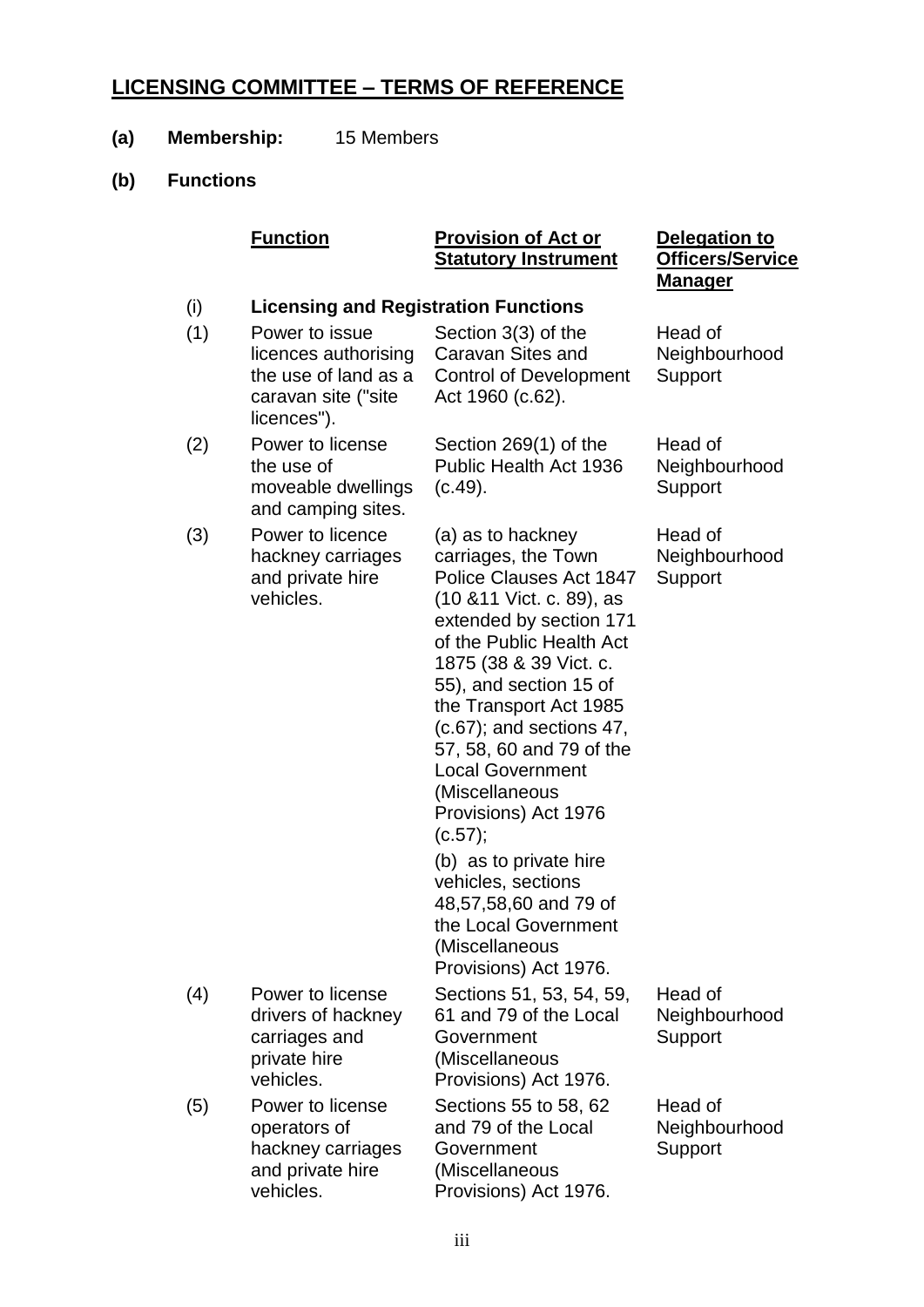|      | <b>Function</b>                                                                                      | <b>Provision of Act or</b><br><b>Statutory Instrument</b>                                                                                                                                                                                                                               | <b>Delegation to</b><br>Officers/Service<br><u>Manager</u> |
|------|------------------------------------------------------------------------------------------------------|-----------------------------------------------------------------------------------------------------------------------------------------------------------------------------------------------------------------------------------------------------------------------------------------|------------------------------------------------------------|
| (6)  | Power to register<br>pool promoters.                                                                 | Schedule 2 to the<br>Betting, Gaming and<br>Lotteries Act 1963 as<br>saved for certain<br>purposes by article<br>$3(3)(d)$ and $(4)$ of the<br>Gambling Act 2005<br>(Commencement No 6<br>and Transitional<br>Provisions) Order 2006<br>(S.I. 2006/3272) ("the<br>Gambling Act Order"). | Head of<br>Neighbourhood<br>Support                        |
| (7)  | Power to grant track<br>betting licences.                                                            | Schedule 3 to the<br>Betting, Gaming and<br>Lotteries Act 1963 as<br>saved for certain<br>purposes by article<br>$3(3)(d)$ and $(4)$ of the<br>Gambling Act Order.                                                                                                                      | Head of<br>Neighbourhood<br>Support                        |
| (8)  | Power to license<br>inter-track betting<br>schemes.                                                  | Schedules 5ZA to the<br>Betting, Gaming and<br>Lotteries Act 1963 as<br>saved for certain<br>purposes by article<br>$3(3)(e)$ and $(4)$ of the<br>Gambling Act Order.                                                                                                                   | Head of<br>Neighbourhood<br>Support                        |
| (9)  | Power to grant<br>permits in respect<br>of premises with<br>amusement<br>machines.                   | Schedule 9 to the<br>Gaming Act 1968 as<br>saved for certain<br>purposes by article<br>$(4)(2)$ (I) and (m) of the<br>Gambling Act Order.                                                                                                                                               | Head of<br>Neighbourhood<br>Support                        |
| (10) | Power to register<br>societies wishing to<br>promote lotteries.                                      | Schedule 1 to the<br>Lotteries and<br><b>Amusements Act 1976</b><br>as saved for certain<br>purposes by article<br>$(5)(2)$ (a) and (3) of the<br>Gambling Act Order.                                                                                                                   | Head of<br>Neighbourhood<br>Support                        |
| (11) | Power to grant<br>permits in respect<br>of premises where<br>amusements with<br>prizes are provided. | Schedule 3 to the<br>Lotteries and<br><b>Amusements Act 1976</b><br>as saved for certain<br>purposes by article<br>$(5)(2)(d)$ and $(5)$ of the<br>Gambling Act Order.                                                                                                                  | Head of<br>Neighbourhood<br>Support                        |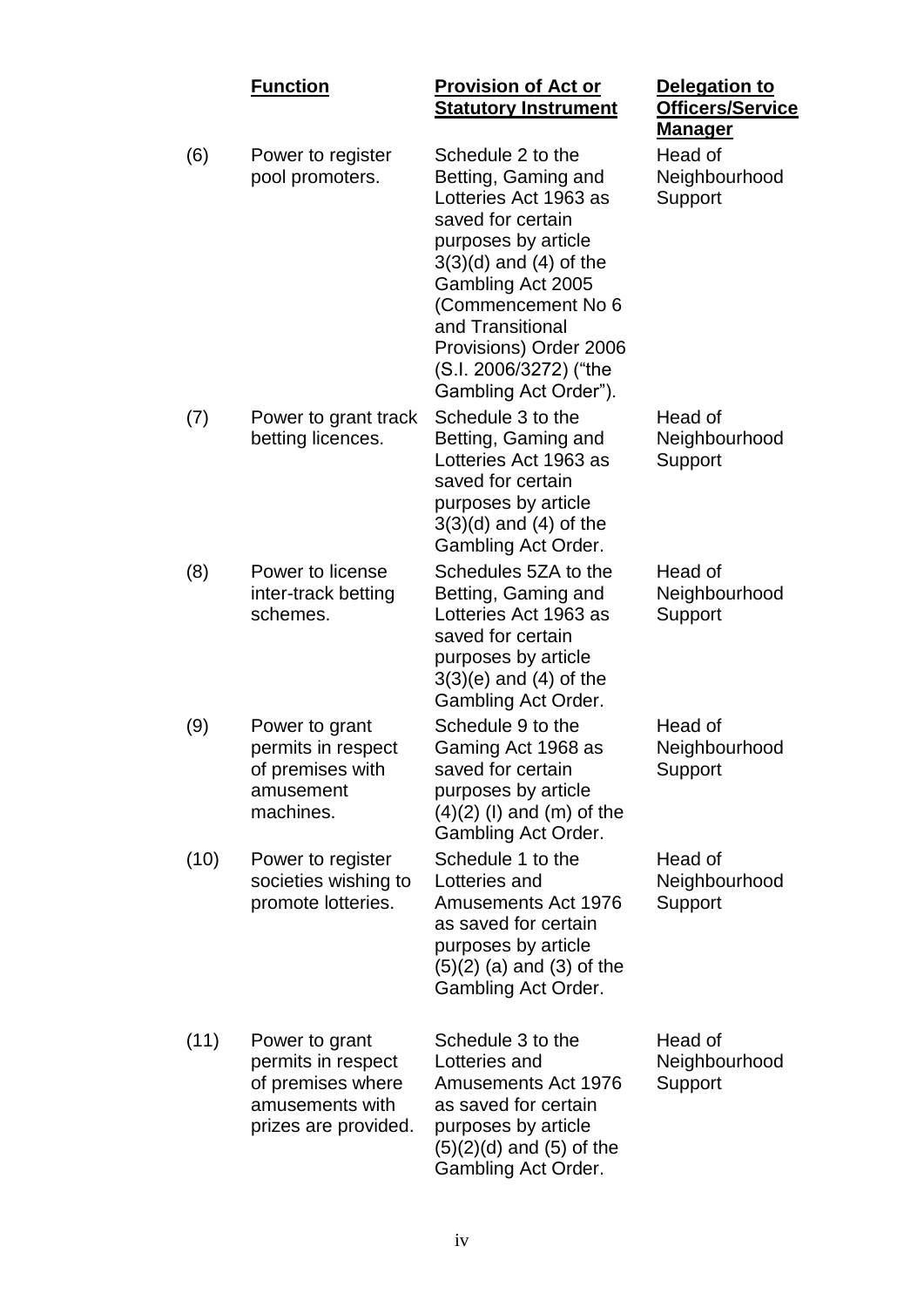#### **Function Provision of Act or Statutory Instrument**

| Delegation to           |
|-------------------------|
| <b>Officers/Service</b> |
| Manager                 |

| (12) | Power to license<br>sex shops and sex<br>cinemas, and<br>sexual<br>entertainment<br>venues.             | Section 2 & Schedule 3<br>of the Local Government<br>(Miscellaneous<br>Provisions) Act 1982 (as<br>amended).                                                                                                                                                                                                                                                       | Head of<br>Neighbourhood<br>Support |
|------|---------------------------------------------------------------------------------------------------------|--------------------------------------------------------------------------------------------------------------------------------------------------------------------------------------------------------------------------------------------------------------------------------------------------------------------------------------------------------------------|-------------------------------------|
| (13) | Power to license<br>performances of<br>hypnotism.                                                       | The Hypnotism Act 1952<br>(c.46).                                                                                                                                                                                                                                                                                                                                  | Head of<br>Neighbourhood<br>Support |
| (14) | Power to license<br>premises and<br>practitioners for<br>acupuncture,<br>tattooing,<br>ear-piercing and | Sections 13 to 17 of the<br><b>Local Government</b><br>(Miscellaneous<br>Provisions) Act 1982.                                                                                                                                                                                                                                                                     | Head of<br>Neighbourhood<br>Support |
| (15) | electrolysis.<br>Power to license<br>pleasure boats and<br>pleasure vessels.                            | Section 94 of the Public<br><b>Health Acts Amendment</b>                                                                                                                                                                                                                                                                                                           | Head of<br>Neighbourhood<br>Support |
| (16) | Power to license<br>market and street<br>trading.                                                       | Act 1907 (c.53).<br>Part III of, and Schedule<br>4 to, the Local<br>Government<br>(Miscellaneous<br>Provisions) Act 1982.                                                                                                                                                                                                                                          | Head of<br>Neighbourhood<br>Support |
| (17) | Power to license<br>dealers in game<br>and the killing and<br>selling of game.                          | Sections 5, 6, 17, 18<br>and 21 to 23 of the<br>Game Act 1831 (c.32);<br>sections 2 to 16 of the<br><b>Game Licensing Act</b><br>1860 (c.90), section 4 of<br>the Customs and Inland<br>Revenue Act 1883<br>$(c.10)$ , sections $12(3)$<br>and 27 of the Local<br>Government Act 1874<br>$(c.73)$ , and section 213<br>of the Local Government<br>Act 1972 (c.70). | Head of<br>Neighbourhood<br>Support |
| (18) | Power to register<br>and license<br>premises for the<br>preparation of food.                            | Article $31$ (i) (b)<br>Reg 882/2004<br>Article 31 (i) (a)<br>Reg 882/2004                                                                                                                                                                                                                                                                                         | Head of<br>Neighbourhood<br>Support |
| (19) | Power to license<br>scrap retail dealers<br>and collectors.                                             | <b>Scrap Metal Dealers Act</b><br>2013                                                                                                                                                                                                                                                                                                                             | Head of<br>Neighbourhood<br>Support |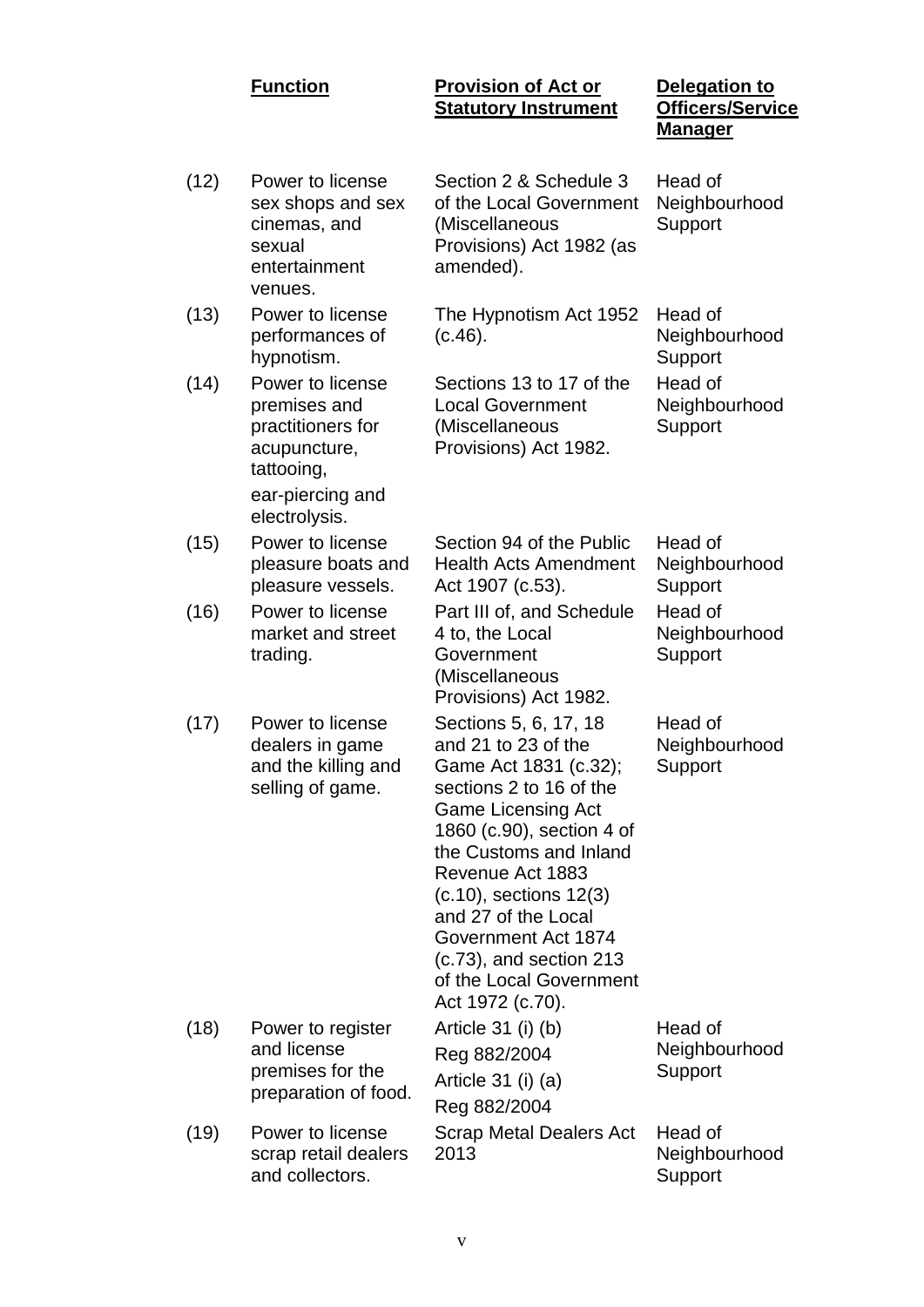|      | <b>Function</b>                                                                                                                                     | <b>Provision of Act or</b><br><b>Statutory Instrument</b>                                                                                                                                                                                                                                                                                                                    | <b>Delegation to</b><br><b>Officers/Service</b><br><u>Manager</u> |
|------|-----------------------------------------------------------------------------------------------------------------------------------------------------|------------------------------------------------------------------------------------------------------------------------------------------------------------------------------------------------------------------------------------------------------------------------------------------------------------------------------------------------------------------------------|-------------------------------------------------------------------|
| (20) | Power to issue,<br>amend or replace<br>safety certificates<br>(whether general or<br>special) for sports<br>grounds.                                | The Safety of Sports<br>Grounds Act 1975<br>(c.52).                                                                                                                                                                                                                                                                                                                          | Head of<br>Neighbourhood<br>Support                               |
| (21) | Power to issue,<br>cancel, amend or<br>replace safety<br>certificates for<br>regulated stands at<br>sports grounds.                                 | Part III of the Fire Safety<br>and Safety of Places of<br>Sport Act 1987 (c.27).                                                                                                                                                                                                                                                                                             | Head of<br>Neighbourhood<br>Support                               |
| (22) | Power to license<br>premises for the<br>breeding of dogs.                                                                                           | Section 1 of the<br><b>Breeding of Dogs Act</b><br>1973 (c.60) and section<br>1 of the Breeding and<br>Sale of Dogs (Welfare)<br>Act 1999.                                                                                                                                                                                                                                   | Head of<br>Neighbourhood<br>Support                               |
| (23) | Power to license<br>pet shops and other<br>establishments<br>where animals are<br>bred or kept for the<br>purposes of<br>carrying on a<br>business. | Section 1 of the Pet<br>Animals Act 1951 (c.35);<br>section 1 of the Animal<br>Boarding<br>Establishments Act 1963<br>$(c.43)$ ; the Riding<br><b>Establishments Acts</b><br>1964 and 1970 (1964<br>c.70 and 1970 c.70);<br>section 1 of the<br><b>Breeding of Dogs Act</b><br>1973 (c.60), and<br>sections 1 and 8 of the<br><b>Breeding of Dogs</b><br>(Welfare) Act 1999. | Head of<br>Neighbourhood<br>Support                               |
| (24) | Power to register<br>animal trainers and<br>exhibitors.                                                                                             | Section 1 of the<br><b>Performing Animals</b><br>(Regulation) Act 1925<br>(c.38).                                                                                                                                                                                                                                                                                            | Head of<br>Neighbourhood<br>Support                               |
| (25) | Power to license<br>Z00S.                                                                                                                           | Section 1 of the Zoo<br>Licensing Act 1981<br>(c.37).                                                                                                                                                                                                                                                                                                                        | Head of<br>Neighbourhood<br>Support                               |
| (26) | Power to license<br>dangerous wild<br>animals.                                                                                                      | Section 1 of the<br>Dangerous Wild Animals<br>Act 1976 (c.38).                                                                                                                                                                                                                                                                                                               | Head of<br>Neighbourhood<br>Support                               |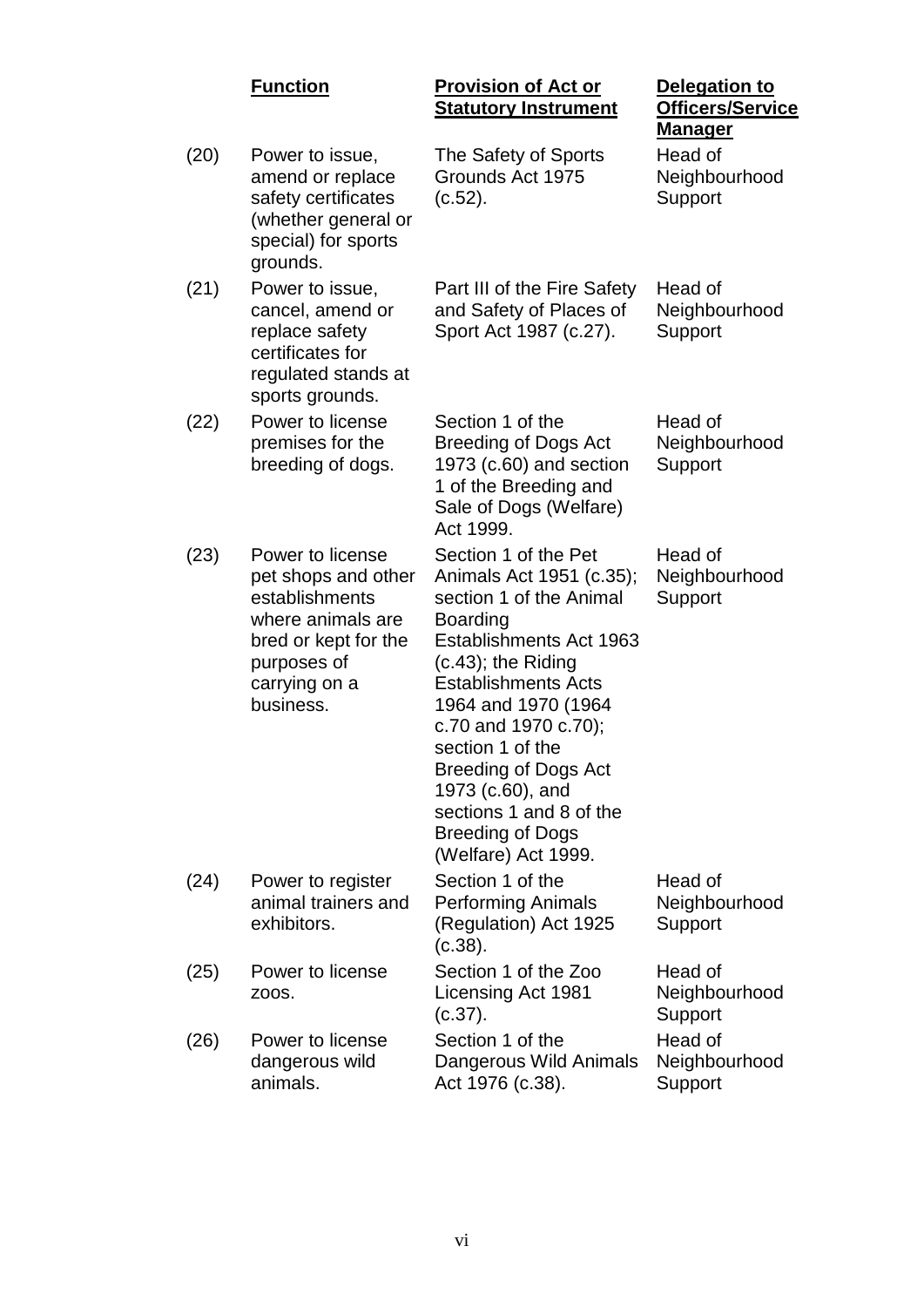|      | <b>Function</b>                                                                                                                                             | <b>Provision of Act or</b><br><b>Statutory Instrument</b>                                                                                                      | <b>Delegation to</b><br><b>Officers/Service</b><br><u>Manager</u> |
|------|-------------------------------------------------------------------------------------------------------------------------------------------------------------|----------------------------------------------------------------------------------------------------------------------------------------------------------------|-------------------------------------------------------------------|
| (27) | Power to license<br>knackers' yards.                                                                                                                        | Section 4 of the<br>Slaughterhouses Act<br>1974. See also the<br><b>Animal By-Products</b><br>Order 1999<br>(S.I.1999/646).                                    | Head of<br>Neighbourhood<br>Support                               |
| (28) | Power to license<br>persons to collect<br>for charitable and<br>other causes.                                                                               | Section 5 of the Police,<br>Factories etc.<br>(Miscellaneous<br>Provisions) Act 1916<br>(c.31) and section 2 of<br>the House to House<br>Collections Act 1939. | Head of<br>Neighbourhood<br>Support                               |
| (29) | Power to grant<br>consent for the<br>operation of a<br>loudspeaker.                                                                                         | Schedule 2 to the Noise<br>and Statutory Nuisance<br>Act 1993 (c.40).                                                                                          | Head of<br>Neighbourhood<br>Support                               |
| (30) | Duty to keep<br>register of food<br>business premises.                                                                                                      | Article 31 (i) (b)<br>Reg 882/2004<br>Article 31 (i) (a)<br>Reg 882/2004                                                                                       | Head of<br>Neighbourhood<br>Support                               |
| (31) | Power to register<br>food business<br>premises.                                                                                                             | Article 31 (i) (b)<br>Reg 882/2004<br>Article 31 (i) (a)<br>Reg 882/2004                                                                                       | Head of<br>Neighbourhood<br>Support                               |
| (32) | Power to make<br>order identifying<br>place as a<br>designated public<br>place for purposes<br>of police powers in<br>relation to alcohol<br>consumption.   | Section 13 (2) of<br>Criminal Justice and<br>Police Act 2001.                                                                                                  | Head of<br>Neighbourhood<br>Support                               |
| (33) | Power to grant<br>permission for<br>provision etc of<br>services, amenities,<br>recreations &<br>refreshment<br>facilities on highway<br>and related powers | Sections 115E, 115F<br>and 115K of Highways<br>Act 1980                                                                                                        | Head of<br>Neighbourhood<br>Support                               |
| (34) | Duty to publish<br>notice in respect of<br>proposal to grant<br>permission under<br>S115E of the                                                            | Section 115G of<br>Highways Act                                                                                                                                | Head of<br>Neighbourhood<br>Support                               |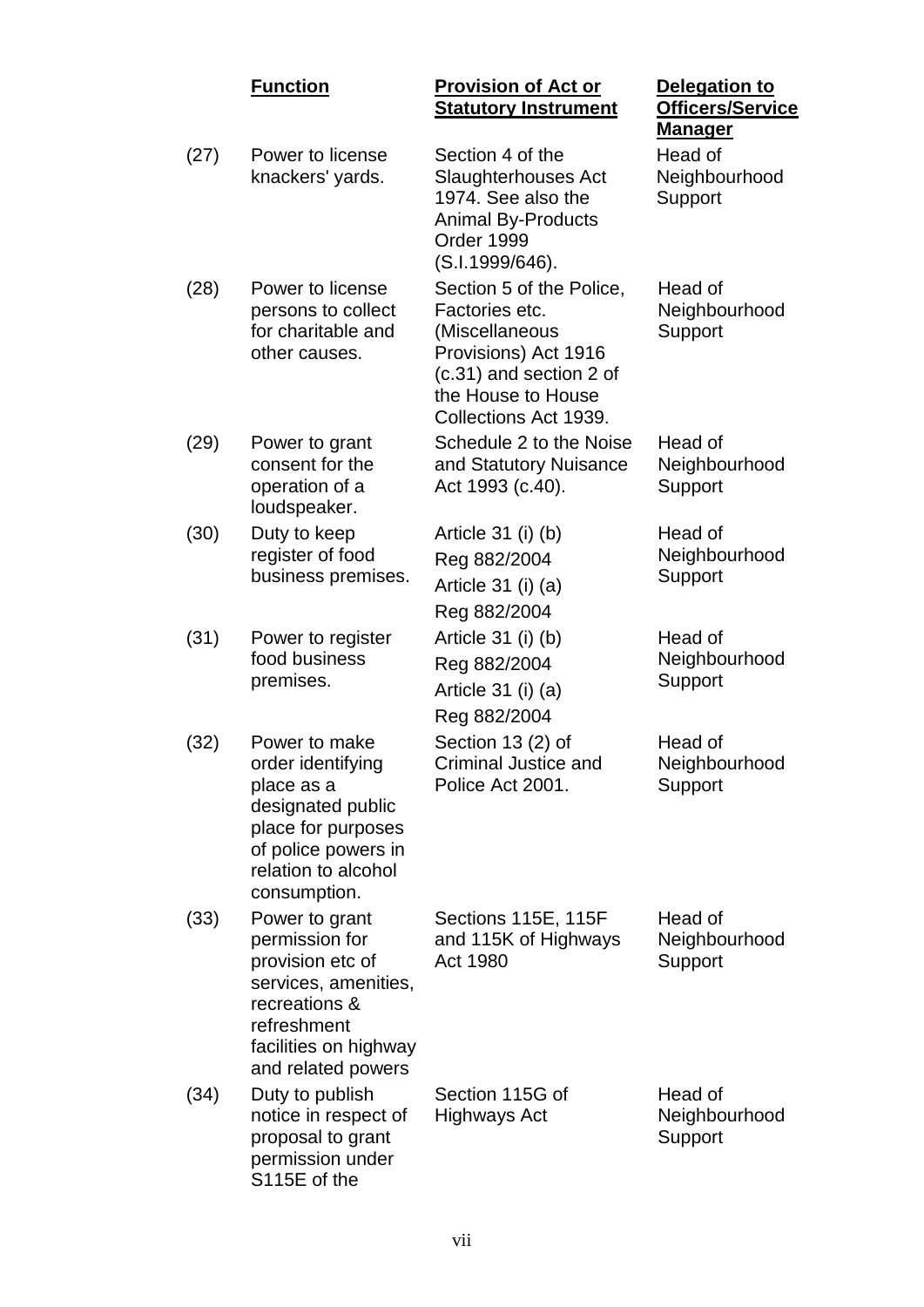#### **Function Provision of Act or Statutory Instrument**

#### **Delegation to Officers/Service Manager**

Highways Act

(35) Power to licence Houses in Multiple **Occupation** 

Section 64 of Housing Act 2004

Head of Neighbourhood Support

#### (ii) **Functions relating to health and safety at work**

(1) Functions under any of the "relevant statutory provisions" within the meaning of Part I (health, safety and welfare in connection with work, and control of dangerous substances) of the Health & Safety at Work etc. Act 1974, to the extent that those functions are discharged otherwise than in the authority's capacity as an employer.

Part I of the Health & Safety at Work etc. Act 1974.

Head of Neighbourhood **Support** 

- (iii) **Conditions etc. and Enforcement**
- (1) The functions of imposing any condition, limitation or other restriction on any approval, consent, licence, permission or registration granted in the exercise of any of the above functions and determining any other terms to which any such approval, consent, licence, permission or registration is subject.
- (2) The function of determining whether, and in what manner, to enforce –
	- (a) any contravention or failure to comply with an approval, consent, licence, permission or registration granted as mentioned above; or
	- (b) any failure to comply with a condition, limitation or term to which any such approval, consent, licence, permission or registration is subject.
- $(3)$  The function of  $-$

Head of **Neighbourhood Support** 

Head of Neighbourhood **Support** 

Neighbourhood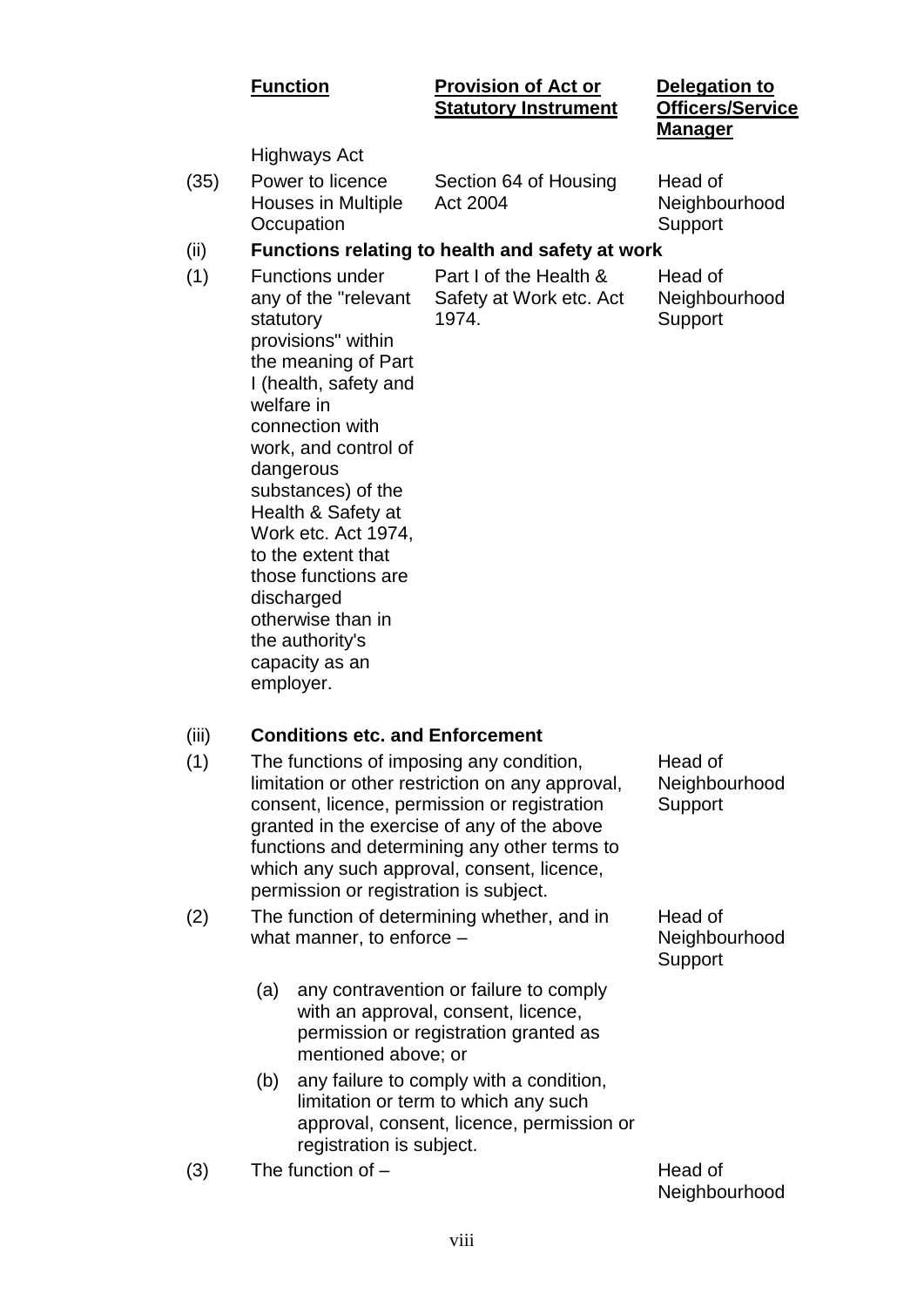#### **Function Provision of Act or Statutory Instrument**

**Delegation to Officers/Service Manager** Support

- (a) amending, modifying or varying any such approval, consent, licence, permission or registration as is mentioned above, or any condition, limitation or term to which it is subject, or
- (b) revoking any such approval, consent, licence, permission or registration.

#### **(c) Delegation**

- (i) In exercising the above powers and responsibilities, the Committee and, unless the Committee directs otherwise, the relevant Officer shall have delegated powers to make decisions and act on behalf of the Council, except that in the following matters, neither the Committee nor the relevant Officer shall exercise their delegated powers, but shall submit recommendations to the Council:
	- (1) decisions on the control of hackney carriage numbers.
	- (2) the fixing of hackney carriage fares
	- (3) any item which the Council calls in for determination
	- (4). any function conferred on the Council under Section 5 of the Act (statement of licensing policy).
	- (5) the exceptions in Section 10 (4) of the Licensing Act 2003 to an officer of the licensing authority as follows.

|   | <b>Matter to be dealt</b><br>with                                                                       | Licensing<br><b>Subcommittee</b> |                                    | <b>Head of</b><br><b>Neighbourhood</b><br><b>Support</b> |
|---|---------------------------------------------------------------------------------------------------------|----------------------------------|------------------------------------|----------------------------------------------------------|
| A | Application for personal<br>licence.                                                                    |                                  | In cases<br>of police<br>objection | If no objection made                                     |
| B | Application for personal<br>licence with unspent<br>convictions.                                        |                                  | All cases                          |                                                          |
| C | Application for personal<br>licence with convictions of<br>an offence during the<br>application period. |                                  | All cases                          |                                                          |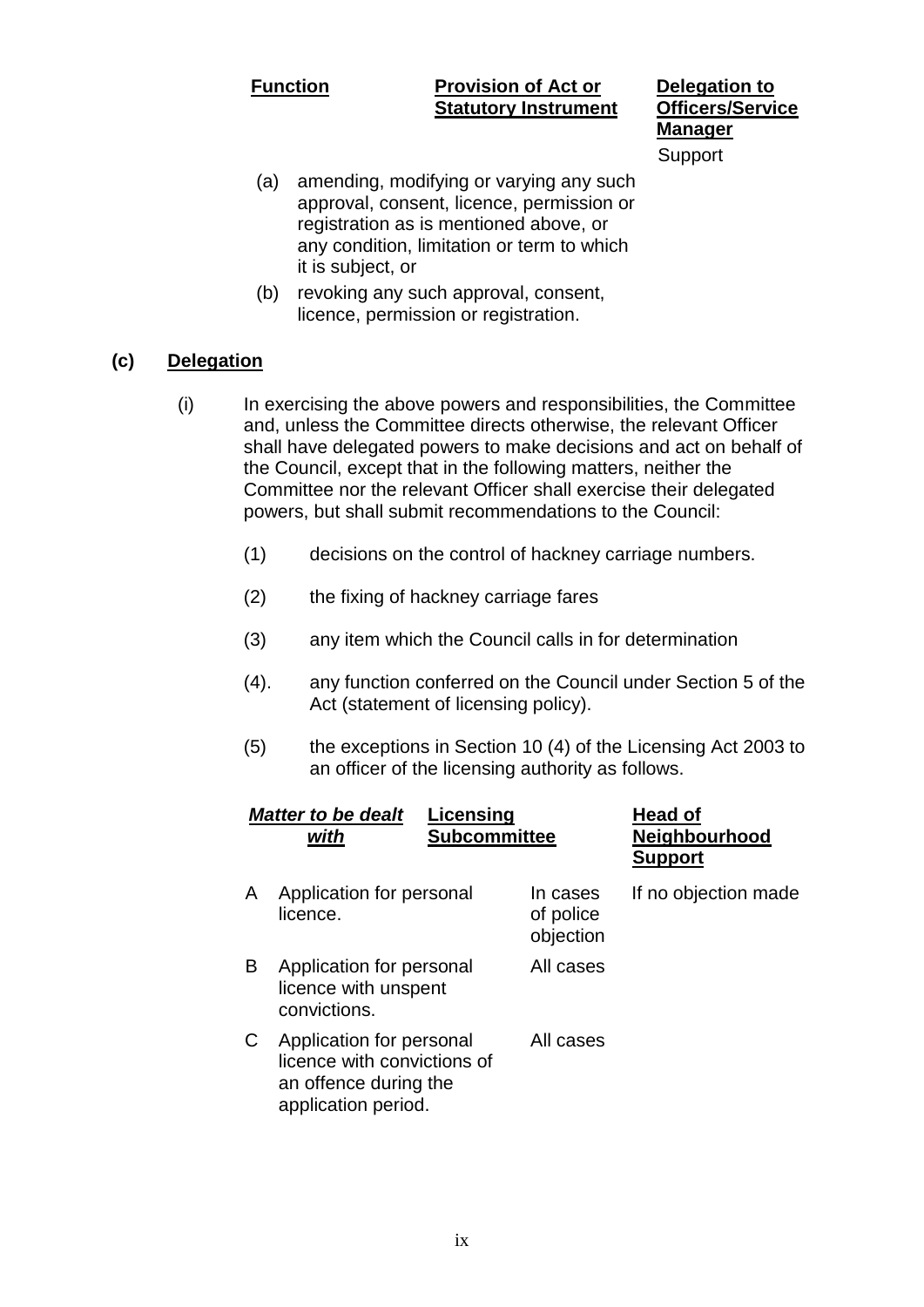|              | <b>Matter to be dealt</b>                                                                                                      | Licensing           |                                                                   | <b>Head of</b>                        |
|--------------|--------------------------------------------------------------------------------------------------------------------------------|---------------------|-------------------------------------------------------------------|---------------------------------------|
|              | <u>with</u>                                                                                                                    | <b>Subcommittee</b> |                                                                   | Neighbourhood<br><u>Support</u>       |
| D            | Application for premises<br>licence/club premises<br>certificate.                                                              |                     | If relevant<br>represent<br>ation<br>made and<br>not<br>withdrawn | If no relevant<br>representation made |
| Е            | Application for provisional<br>statement.                                                                                      |                     | If relevant<br>represent<br>ation<br>made and<br>not<br>withdrawn | If no relevant<br>representation made |
| F            | Application to vary premises<br>licence/club premises<br>certificate.                                                          |                     | If relevant<br>represent<br>ation<br>made and<br>not<br>withdrawn | If no relevant<br>representation made |
| G            | Application to vary<br>designated premises<br>supervisor.                                                                      |                     | In cases<br>of police<br>objection                                | All other cases                       |
| H            | Request to be removed as a<br>designated premises<br>supervisor                                                                |                     |                                                                   | All cases                             |
| $\mathsf{l}$ | Application for transfer of<br>premises licence.                                                                               |                     | In cases<br>of police<br>objection                                | All other cases                       |
| J            | Applications for interim<br>authority.                                                                                         |                     | In cases<br>of police<br>objection                                | All other cases                       |
| K            | Application to review<br>premises licence/club<br>premises certificate.                                                        |                     | All cases                                                         | Not applicable                        |
| L            | Decision on whether a<br>complaint is irrelevant,<br>frivolous, vexatious etc                                                  |                     | All cases                                                         | Not applicable                        |
| Μ            | Decision to object when<br>local authority is a consultee<br>and not the relevant<br>authority considering the<br>application. |                     | All cases                                                         | Not applicable                        |
| N            | Decision about police<br>objection to temporary event<br>notice.                                                               |                     | All cases                                                         | Not applicable                        |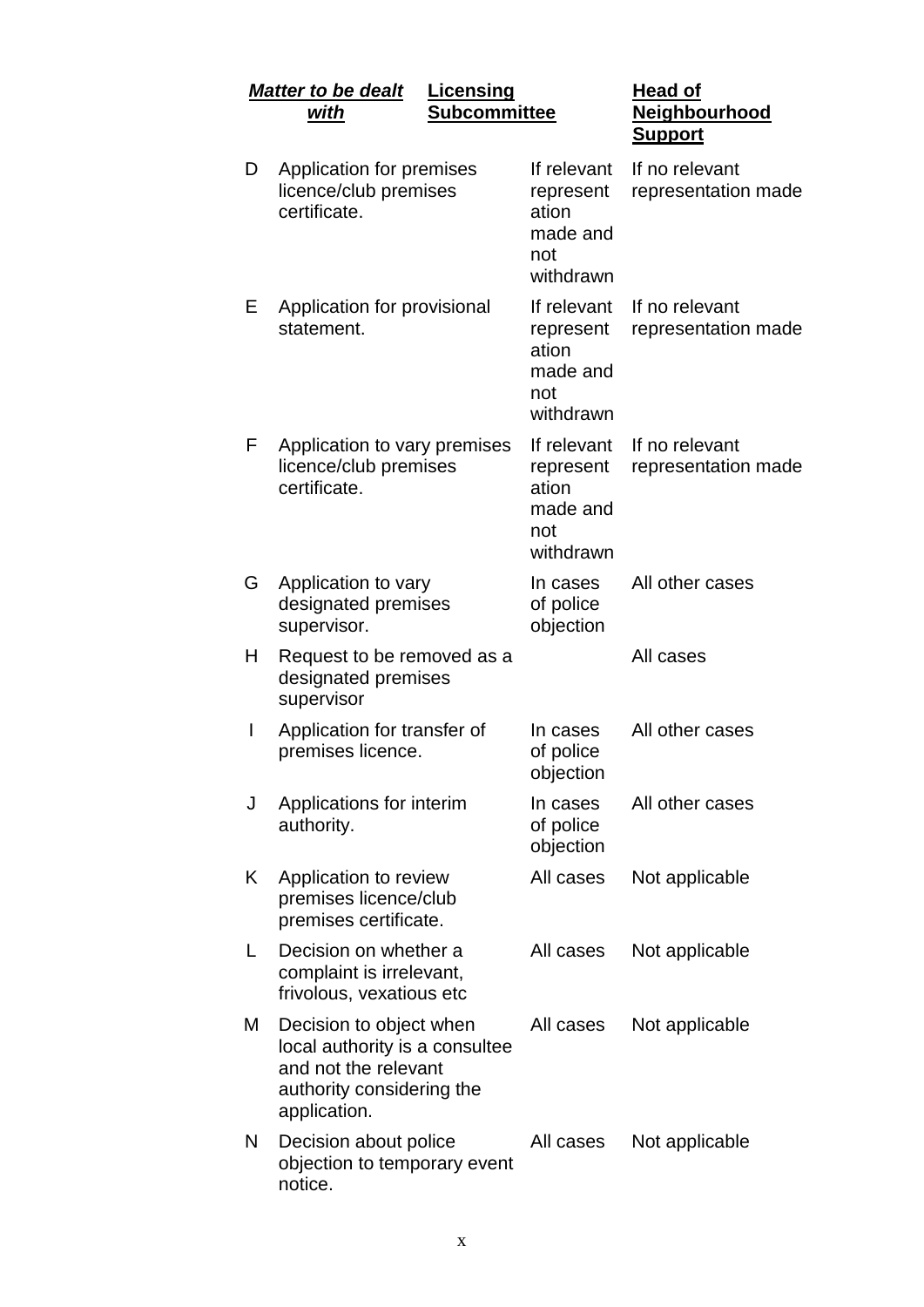|      | <b>Matter to be dealt</b><br>with                                                               | Licensing<br><b>Subcommittee</b> |                                                                         | Head of<br><b>Neighbourhood</b><br><b>Support</b>                                  |
|------|-------------------------------------------------------------------------------------------------|----------------------------------|-------------------------------------------------------------------------|------------------------------------------------------------------------------------|
| O    | Decisions on applications<br>for minor variations to a<br>premises/club premises<br>certificate |                                  | <b>Not</b><br>applicable                                                | All cases                                                                          |
| P    | In cases where the<br>magistrates court has<br>determined the licence on<br>appeal              |                                  | <b>Not</b><br>applicable                                                | <b>All Cases</b>                                                                   |
| Q    | Decisions on applications<br>for minor variations                                               |                                  | <b>Not</b><br>applicable                                                | <b>All Cases</b>                                                                   |
| (6). |                                                                                                 |                                  | sections 166, and 349 of the Gambling Act 2005.                         | the exception of any function conferred on the Council under                       |
| (7). |                                                                                                 |                                  | an officer of the licensing authority as set out below                  | the exceptions in Section 154(4) of the Gambling Act 2005 to                       |
|      | Matter to be<br>dealt with                                                                      | <u>Full</u><br>Council           | <u>Licensing</u><br>Sub-<br><b>Committee</b>                            | <u>Head of</u><br><b>Neighbourhood</b><br><b>Support</b>                           |
| A    | Five year<br>licensing<br>policy.                                                               | ✓                                |                                                                         |                                                                                    |
| B    | Policy not to<br>permit<br>casinos.                                                             |                                  |                                                                         |                                                                                    |
| C    | Application<br>for premises<br>licences.                                                        |                                  | Where<br>representation<br>s have been<br>received and<br>not withdrawn | Where no<br>representations<br>received/representa<br>tions have been<br>withdrawn |
| D    | Application<br>for a<br>variation to<br>a licence.                                              |                                  | Where<br>representation<br>s have been<br>received and<br>not withdrawn | Where no<br>representations<br>received/representa<br>tions have been<br>withdrawn |
| Е    | Application<br>for a<br>transfer of a<br>licence.                                               |                                  | Where<br>representation<br>s have been<br>received from                 | Where no<br>representations<br>received from the<br>Commission                     |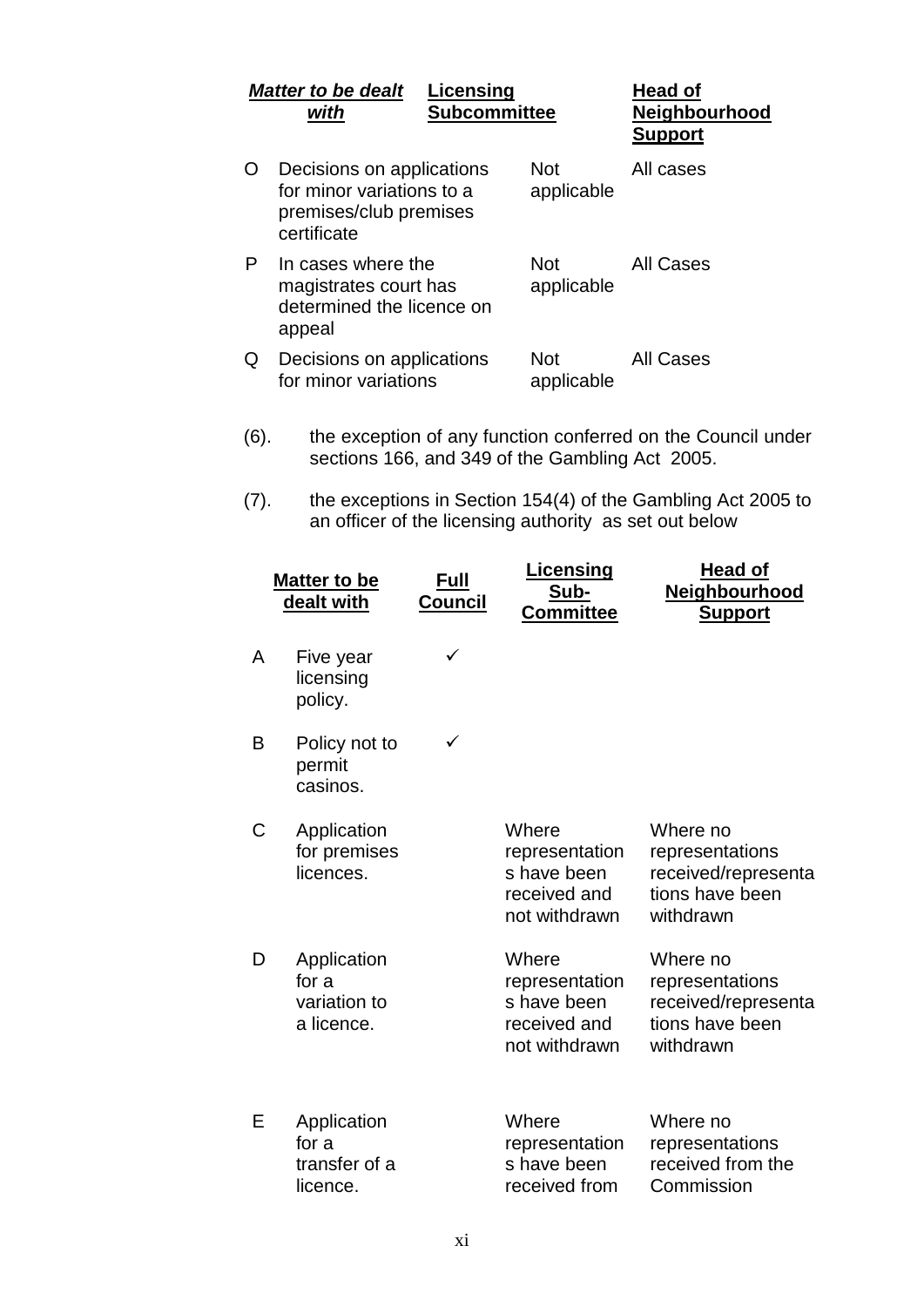|   | <u>Matter to be</u><br>dealt with                             | <u>Full</u><br><b>Council</b> | <b>Licensing</b><br>Sub-<br><b>Committee</b>                            | <b>Head of</b><br>Neighbourhood<br><b>Support</b>                                  |
|---|---------------------------------------------------------------|-------------------------------|-------------------------------------------------------------------------|------------------------------------------------------------------------------------|
|   |                                                               |                               | the<br>Commission                                                       |                                                                                    |
| F | Application<br>for a<br>provisional<br>statement.             |                               | Where<br>representation<br>s have been<br>received and<br>not withdrawn | Where no<br>representations<br>received/representa<br>tions have been<br>withdrawn |
| G | Application<br>for a<br>temporary<br>event notice             |                               | Where<br>representation<br>s have been<br>received and<br>not withdrawn | Where no<br>representations<br>received/representa<br>tions have been<br>withdrawn |
| Н | Application<br>for a street<br>trading<br>licence             |                               | Where<br>representation<br>s have been<br>received and<br>not withdrawn | Where no<br>representations<br>received/representa<br>tions have been<br>withdrawn |
| I | Application<br>for a<br>pavement<br>café licence              |                               | Where<br>representation<br>s have been<br>received and<br>not withdrawn | Where no<br>representations<br>received/representa<br>tions have been<br>withdrawn |
| J | Review of a<br>premises<br>licence.                           |                               | All cases                                                               |                                                                                    |
| K | Application<br>for club<br>gaming/club<br>machine<br>permits. |                               | Where<br>objections<br>have been<br>made (and not<br>withdrawn)         | Where no<br>objections<br>made/objections<br>have been<br>withdrawn                |
|   | Cancellation<br>of club<br>gaming/club<br>machine<br>permits. |                               | All cases                                                               |                                                                                    |
| M | Applications<br>for other<br>permits.                         |                               |                                                                         | All cases                                                                          |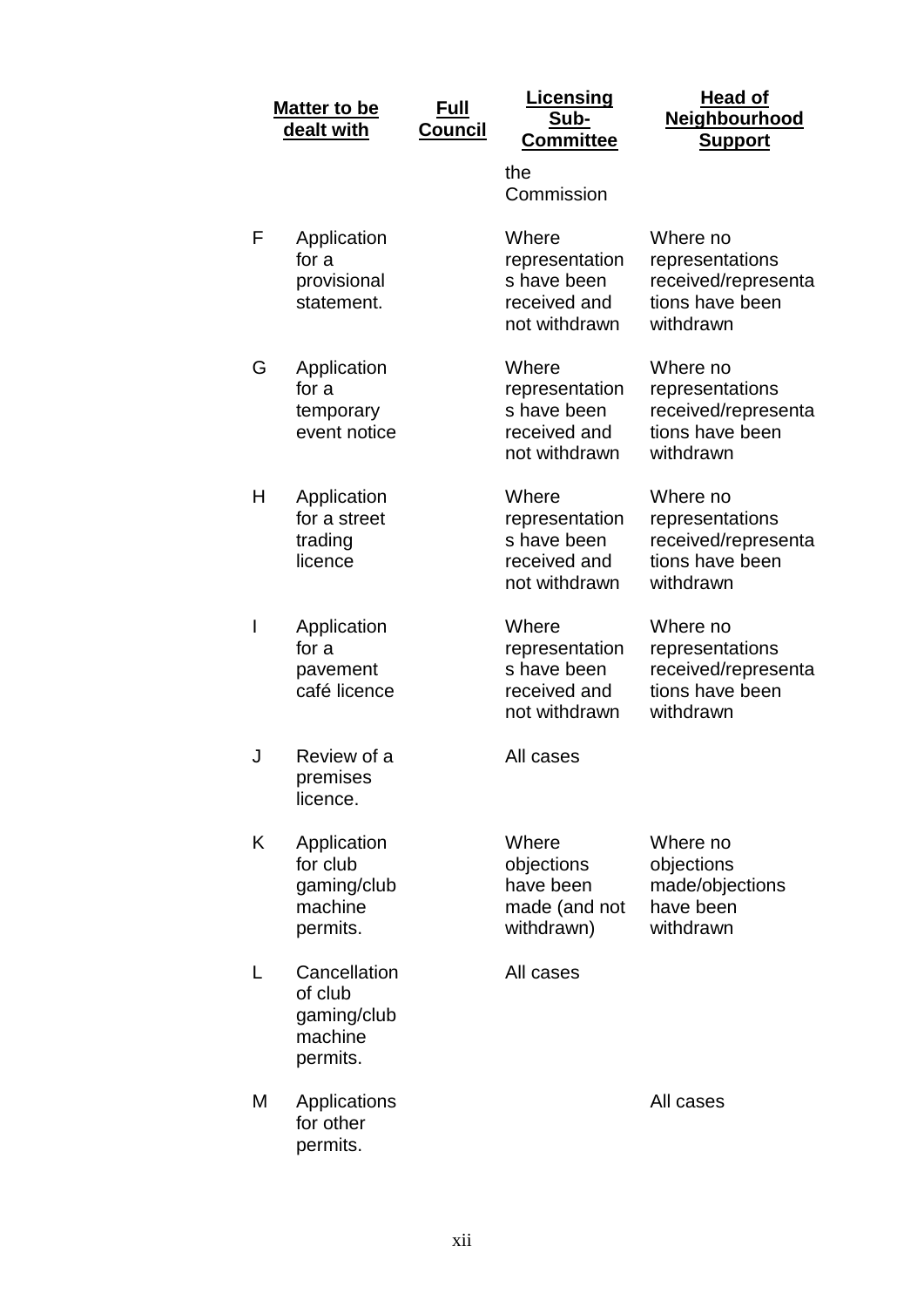|   | <b>Matter to be</b><br>dealt with                                                                                                                               | <u>Full</u><br><b>Council</b> | <u>Licensing</u><br>Sub-<br><b>Committee</b>          | <b>Head of</b><br>Neighbourhood<br><b>Support</b>              |
|---|-----------------------------------------------------------------------------------------------------------------------------------------------------------------|-------------------------------|-------------------------------------------------------|----------------------------------------------------------------|
| N | Cancellation<br>of licensed<br>premises<br>gaming<br>machine<br>permits.                                                                                        |                               |                                                       | All cases                                                      |
| O | Considerati<br>on of<br>Temporary<br>Use Notice.                                                                                                                |                               |                                                       | All cases                                                      |
| Ρ | Decision to<br>give a<br>counter<br>notice to a<br>Temporary<br>Use Notice.                                                                                     |                               | All cases                                             |                                                                |
| Q | Application<br>for permit<br>for<br>Amusement<br>with Prizes<br>machines.                                                                                       |                               | For permit for<br>more than two<br>gaming<br>machines | For permit for<br>no<br>than<br>more<br>two<br>gaming machines |
| R | Application<br>by holder of<br>а<br>community<br>premises<br>licence to<br>disapply for<br>the<br>requirement<br>for a<br>designated<br>premises<br>supervisor. |                               |                                                       | All cases                                                      |
| S | Cancellation<br>of club<br>gaming/club<br>machine<br>permits.                                                                                                   |                               | All cases                                             |                                                                |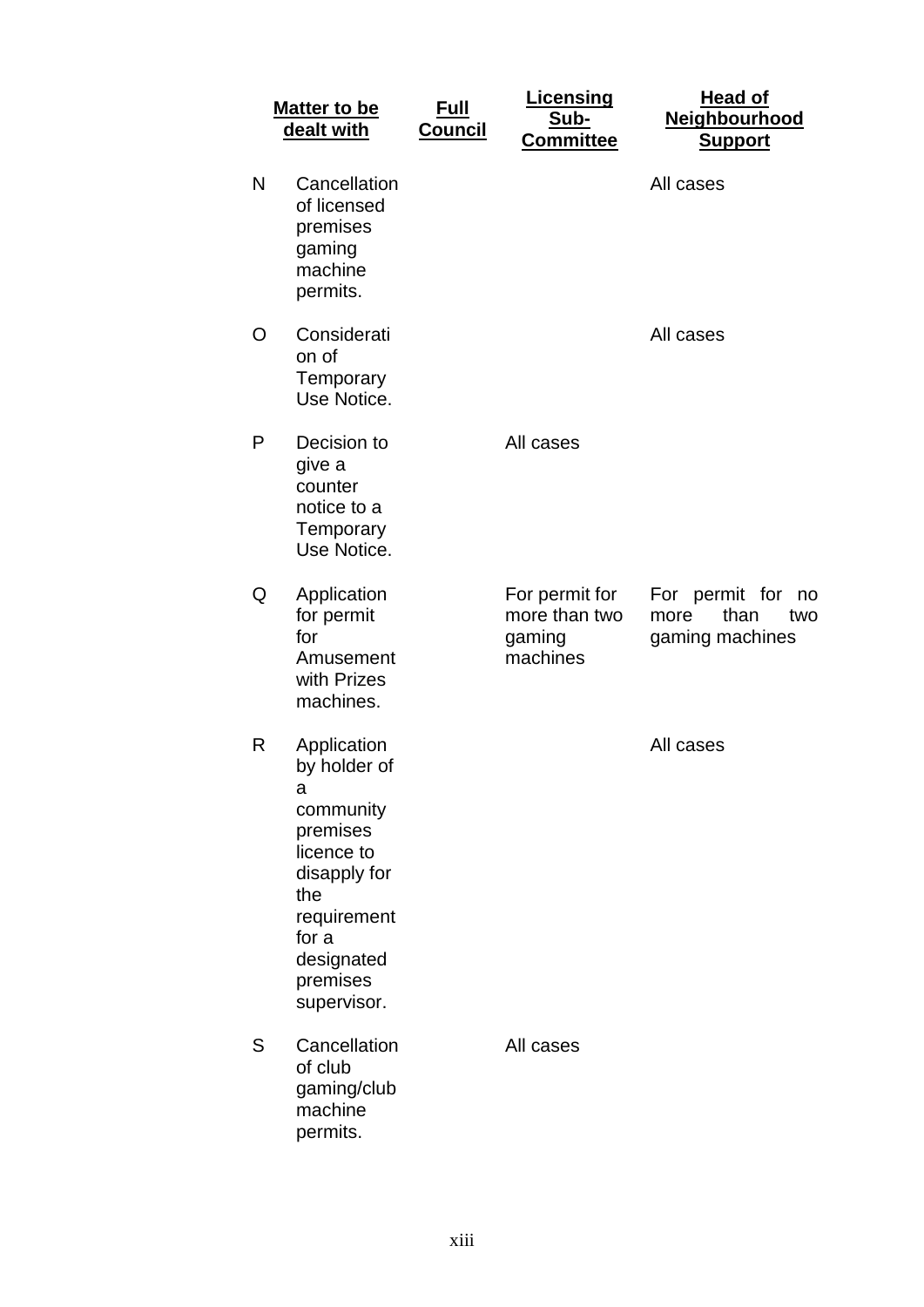(8) To establish one or more sub committees consisting of three members of the Committee.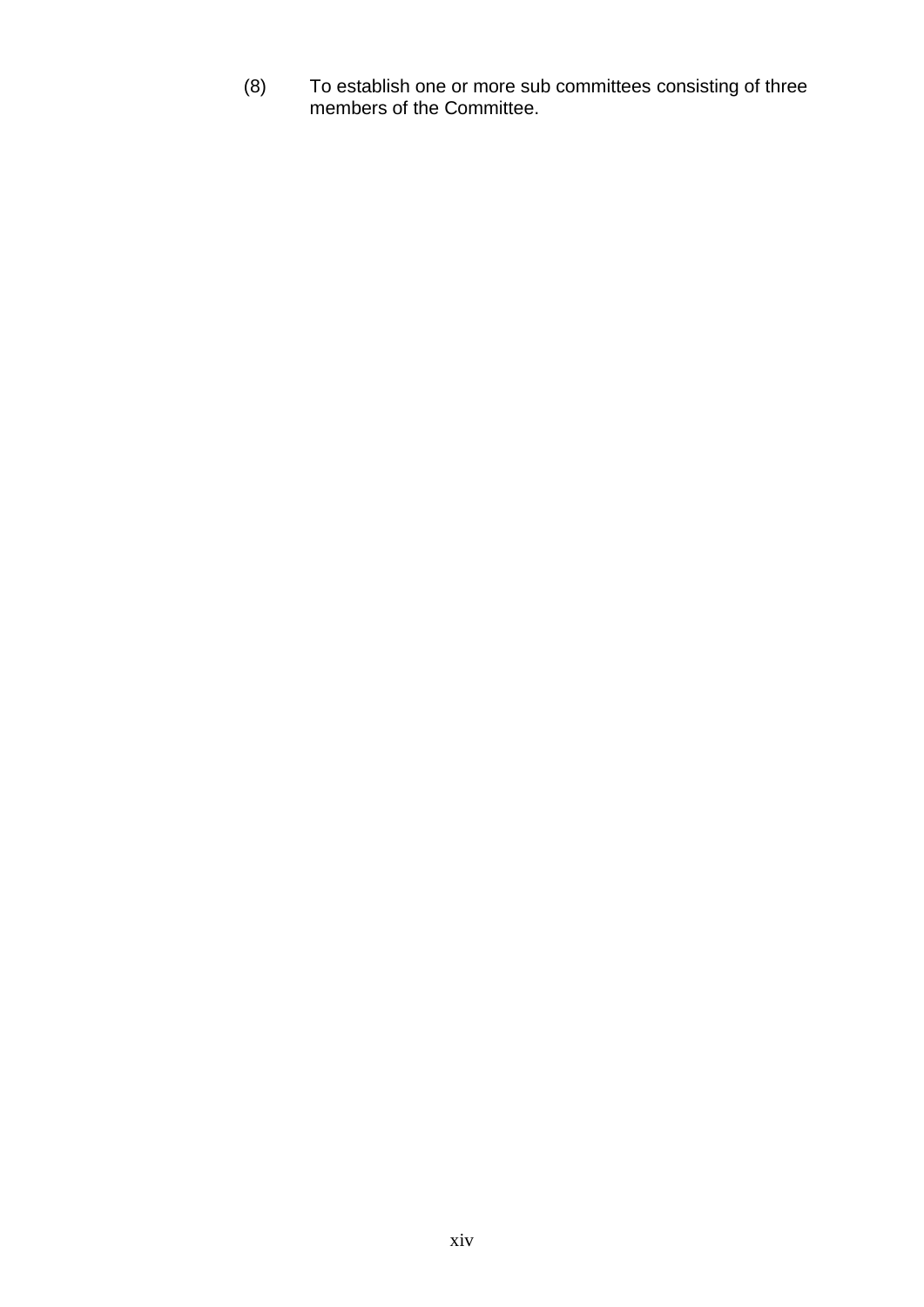#### **GENERAL INFORMATION**

## **IF YOU WOULD LIKE A VERSION OF THIS AGENDA, OR ANY OF ITS REPORTS, IN LARGE PRINT, BRAILLE, AUDIO OR IN ANOTHER LANGUAGE PLEASE CONTACT DEMOCRATIC SERVICES ON 023 9244 6231**

#### **Internet**

This agenda and its accompanying reports can also be found on the Havant Borough Council website: [www.havant.gov.uk](http://www.havant.gov.uk/)

#### **Public Attendance and Participation**

Members of the public are welcome to attend the Public Service Plaza and observe the meetings. Many of the Council's meetings allow the public to make deputations on matters included in the agenda. Rules govern this procedure and for further information please get in touch with the contact officer for this agenda.

#### **Disabled Access**

The Public Service Plaza has full access and facilities for the disabled.

#### **Emergency Procedure**

Please ensure that you are familiar with the location of all emergency exits which are clearly marked. In the unlikely event of an emergency an alarm will sound.

PLEASE EVACUATE THE BUILDING IMMEDIATELY.

DO NOT RE-ENTER THE BUILDING UNTIL AUTHORISED TO DO SO

#### **No Smoking Policy**

The Public Service Plaza operates a strict No Smoking policy in all of its offices, corridors, meeting rooms and toilets.

#### **Parking**

Pay and display car parking is available in the Leisure Centre car park opposite the Plaza.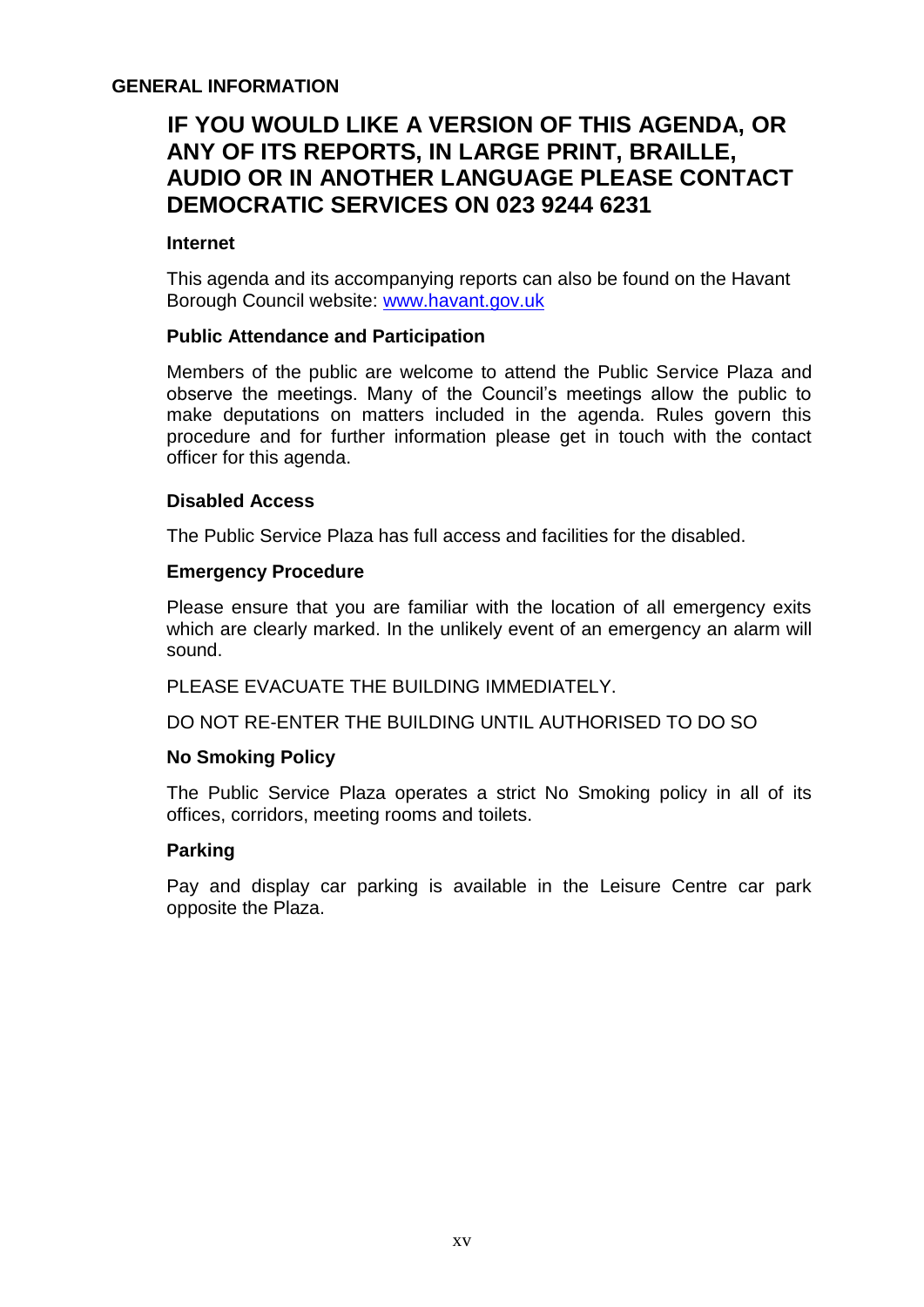

## **PROTOCOL AT MEETINGS – RULES OF DEBATE**

#### **Rules of Debate**

- Councillors must always address each other as "Councillor …" and must always address the meeting through the Chairman;
- A motion must relate to the business included on the agenda or accepted by the meeting as urgent business
- A motion must be proposed and seconded before it is debated until it is either accepted or rejected by a vote;
- An amendment can be proposed to the original motion and this must be seconded before it is debated;
- An amendment cannot be considered if it is inconsistent with an amendment previously adopted or repeats an amendment previously rejected;
- The mover of an original motion may, with the consent of the mover of an amendment, incorporate an amendment into the motion;
- Only one amendment may be moved at a time. No further amendments can be moved until the previous amendment has been dealt with;
- Each amendment must be voted on separately;
- If an amendment is carried, the amended motion becomes the substantive motion to which further amendments may be moved;
- If an amendment is lost, other amendments may be moved to the original motion.
- The mover may withdraw an amendment at any time
- After an amendment has been carried, the Chairman will read out the amended (substantive) motion, before accepting any further amendment, or if there are none, put it to the vote.

### **Voting**

- Voting may be by a show of hands or by a ballot at the discretion of the Chairman;
- Councillors may not vote unless they are present for the full duration of the item;
- Where there is an equality of votes, the Chairman may exercise a second (casting) vote;
- Two Councillors may request, before a vote is taken, that the names of those voting be recorded in the minutes
- A recorded vote will always be taken in respect of approval of the Annual Budget
- Councillors may not vote unless they are in the meeting for the full debate on any particular item
- A Councillor may request that his/her vote be recorded in the minutes